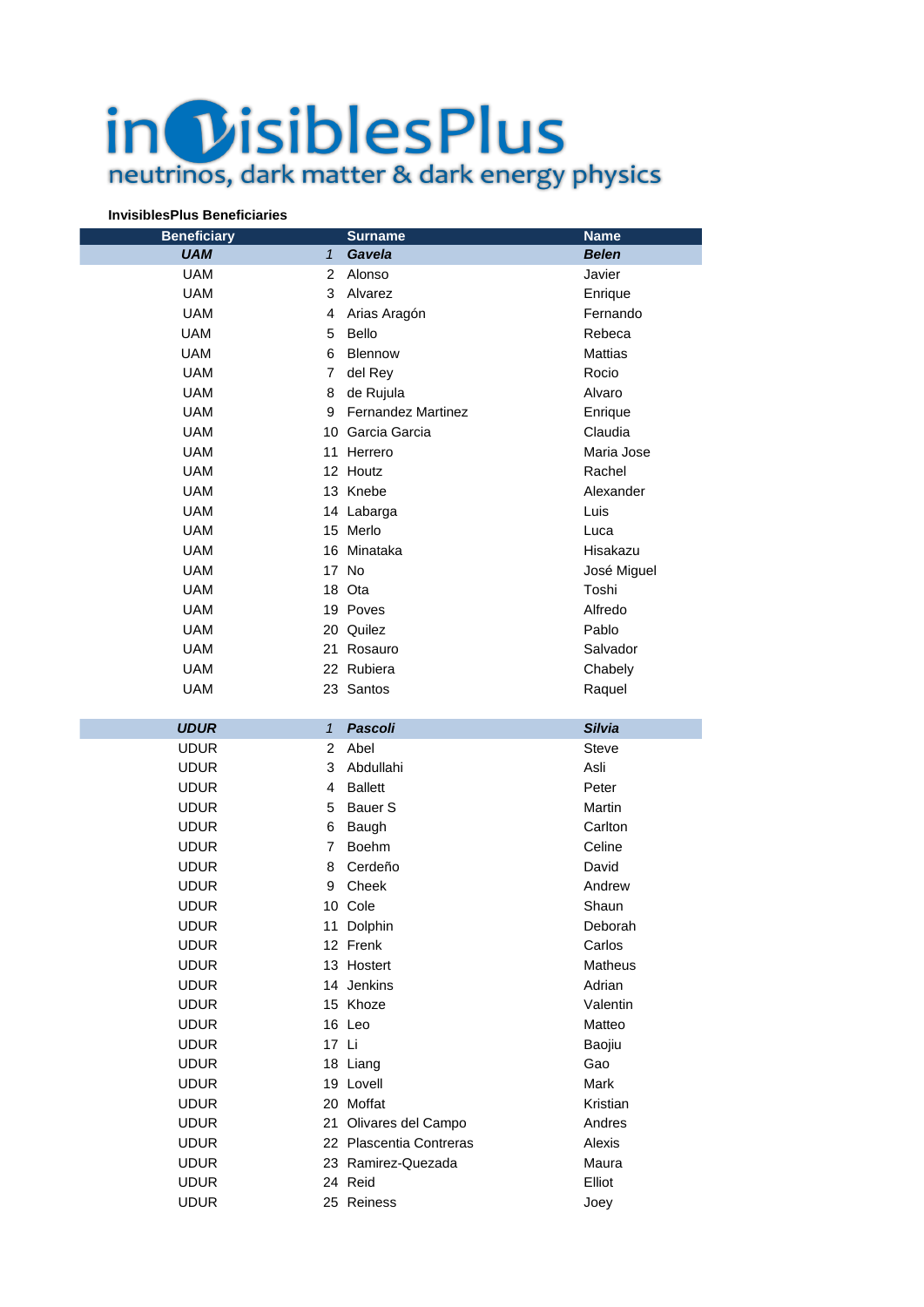| <b>UDUR</b>              |               | 26 Richings         | Jack              |
|--------------------------|---------------|---------------------|-------------------|
| <b>UDUR</b>              |               | 27 Ruiz             | Richard           |
| <b>UDUR</b>              |               | 28 Sachi Chatterjee | Sabya             |
| <b>UDUR</b>              |               | 29 Scholtz          | Jakub             |
| <b>UDUR</b>              |               | 30 Theuns           | Tom               |
|                          |               |                     |                   |
| <b>CNRS</b>              | $\mathbf{1}$  | <b>Abada</b>        | <b>Asmaa</b>      |
| <b>CNRS</b>              | 2             | Babichev            | Eugeny            |
| <b>CNRS</b>              | 3             | <b>Becirevic</b>    | Damir             |
| <b>CNRS</b>              | 4             | <b>Brax</b>         | Philippe          |
| <b>CNRS</b>              | 5             | <b>Blossier</b>     | <b>Benoit</b>     |
| <b>CNRS</b>              | 6             | Charmousis          | Christos          |
| <b>CNRS</b>              | 7             | Chandan             | Hati              |
| <b>CNRS</b>              | 8             | Descotes-Genon      | Sebastien         |
| <b>CNRS</b>              | 9             | Ellwanger           | Ulrich            |
| <b>CNRS</b>              |               | 10 Facchinetti      | Gaétan            |
| <b>CNRS</b>              |               | 11 Falkowski        | Adam              |
| <b>CNRS</b>              |               | 12 Frigerio         | Michele           |
| <b>CNRS</b>              |               | 13 Kneur            | Jean-Loïc         |
| <b>CNRS</b>              |               | 14 Lacroix          | Thomas            |
| <b>CNRS</b>              |               | 15 Lassere          | <b>Thierry</b>    |
| <b>CNRS</b>              |               | 16 Lavalle          | Julien            |
| <b>CNRS</b>              |               | 17 Lavignac         | Stephane          |
| <b>CNRS</b>              |               | 18 Mambrini         | Yann              |
| <b>CNRS</b>              |               | 19 Stref            | Martin            |
| <b>CNRS</b>              |               | 20 Moultaka         | Gilbert           |
| <b>CNRS</b>              |               | 21 Orloff           | Jean              |
| <b>CNRS</b>              |               | 22 Poulin           | Vivian            |
| <b>CNRS</b>              |               | 23 Teixeira         | Ana               |
|                          |               |                     |                   |
| <b>MPG</b>               | $\mathcal{I}$ | <b>Raffelt</b>      | Georg             |
| <b>MPG</b><br><b>MPG</b> | 2             | Berezhiani          | Lasha             |
|                          | 3             | Capozzi             | Francesco         |
| <b>MPG</b>               | 4             | Ehring              | Jakob<br>Mandfred |
| MPG                      | 5             | Lindner             |                   |
| <b>MPG</b>               | 6             | Marrodán Undagoitia | Teresa            |
| <b>MPG</b>               | 7             | Mertens             | Susanne           |
| <b>MPG</b>               | 8             | O'Hare<br>Redondo   | Ciaran            |
| <b>MPG</b>               | 9             |                     | Javier            |
| <b>MPG</b>               |               | 10 Resconi          | Elisa             |
| <b>MPG</b>               |               | 11 Saikawa          | Kenichi           |
| <b>MPG</b>               |               | 12 Stirner          | Tobias            |
| <b>MPG</b>               |               | 13 Schoenert        | Stefan            |
| <b>MPG</b>               |               | 14 Steffen          | Frank             |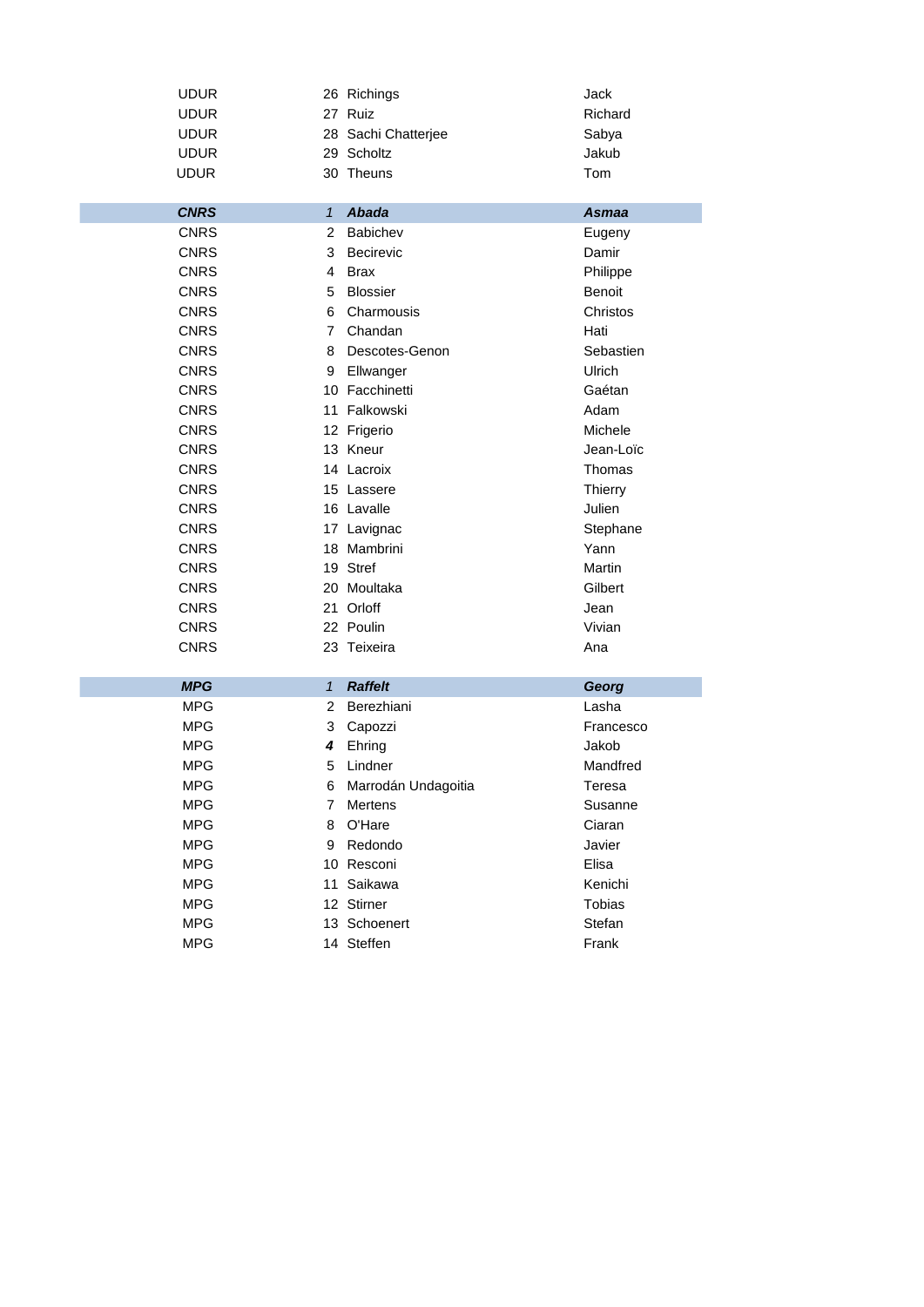| <b>CERN</b> | $\mathbf{1}$   | <b>Nessi</b>          | <b>Marzio</b> |
|-------------|----------------|-----------------------|---------------|
| <b>CERN</b> | 2              | Alonso De Pablo       | Rodrigo       |
| <b>CERN</b> | 3              | <b>Blum</b>           | Kfir          |
| <b>CERN</b> | 4              | <b>Ellis</b>          | John          |
| <b>CERN</b> | 5              | Giudice               | Gian          |
| <b>CERN</b> | 6              | Jeong                 | Yu Seong      |
| CERN        | 7              | Katz                  | Andrey        |
| CERN        | 8              | Kopp                  | Joachim       |
| <b>CERN</b> | 9              | Lopez Pavon           | Jacobo        |
| <b>CERN</b> |                | 10 McCullough         | Matthew       |
| <b>CERN</b> | 11             | Simonovic             | Marko         |
| <b>CERN</b> |                | 12 Soreq              | Yotam         |
| <b>CERN</b> |                | 13 Raccanelli         | Alvise        |
| <b>CERN</b> |                | 14 Thamm              | Andrea        |
| <b>UVEG</b> | $\mathbf{1}$   | <b>Hernandez</b>      | <b>Pilar</b>  |
| <b>UVEG</b> | 2              | Baremboim             | Gabriela      |
| <b>UVEG</b> | 3              | Benlloch              | Jose Maria    |
| <b>UVEG</b> | 4              | Cervera               | Anselmo       |
| <b>UVEG</b> | 5              | Donini                | Andrea        |
| <b>UVEG</b> | 6              | Escudero              | Miguel        |
| <b>UVEG</b> | $\overline{7}$ | Felkai                | Ryan          |
| <b>UVEG</b> | 8              | Ferrario              | Paola         |
| <b>UVEG</b> | 9              | Garcia Folgado        | Miguel        |
| <b>UVEG</b> |                | 10 Gómez-Cadenas      | Juan Jose     |
| <b>UVEG</b> | 11             | Mena                  | Olga          |
| <b>UVEG</b> |                | 12 Palomares-Ruiz     | Sergio        |
| <b>UVEG</b> |                | 13 Peña-Garay         | Carlos        |
| <b>UVEG</b> |                | 14 Ramírez            | Hector        |
| <b>UVEG</b> |                | 15 Renner             | Joshua        |
| <b>UVEG</b> |                | 16 Rius               | Nuria         |
| <b>UVEG</b> |                | 17 Romero             | Fernando      |
| <b>UVEG</b> |                | 18 Ruiz de Austri     | Roberto       |
| <b>UVEG</b> |                | 19 Salvado            | Jordi         |
| <b>UVEG</b> |                | 20 Segarra            | Alejandro     |
| <b>UVEG</b> |                | 21 Sorel              | Michel        |
| <b>UVEG</b> |                | 22 Villanueva Domingo | Pablo         |
| <b>UZH</b>  | $\mathbf{1}$   | <b>Baudis</b>         | Laura         |
| <b>UZH</b>  | $\overline{2}$ | Biondi                | Yanina        |
| <b>UZH</b>  | 3              | <b>Brown</b>          | Adam          |
| <b>UZH</b>  | 4              | Capelli               | Chiara        |
| <b>UZH</b>  | 5              | Galloway              | Michelle      |
| <b>UZH</b>  | 6              | Girard                | Frederic      |
| <b>UZH</b>  | $\overline{7}$ | Hiller                | Roman         |
| <b>UZH</b>  | 8              | Isidori               | Gino          |
| UZH         | 9              | Manfredini            | Alessandro    |
| UZH         |                | 10 Miloradovic        | Michael       |
| <b>UZH</b>  | 11             | Mingazheva            | Rizalina      |
| <b>UZH</b>  |                | 12 Peres              | Ricardo       |
| <b>UZH</b>  |                | 13 Sanchez            | Patricia      |
| <b>UZH</b>  |                | 14 Serra              | Nico          |
| <b>UZH</b>  |                | 15 Shayne             | Richard       |
| <b>UZH</b>  |                | 16 Sokratis           | Trifinopoulos |
| UZH         |                | 17 Thieme             | Kevin         |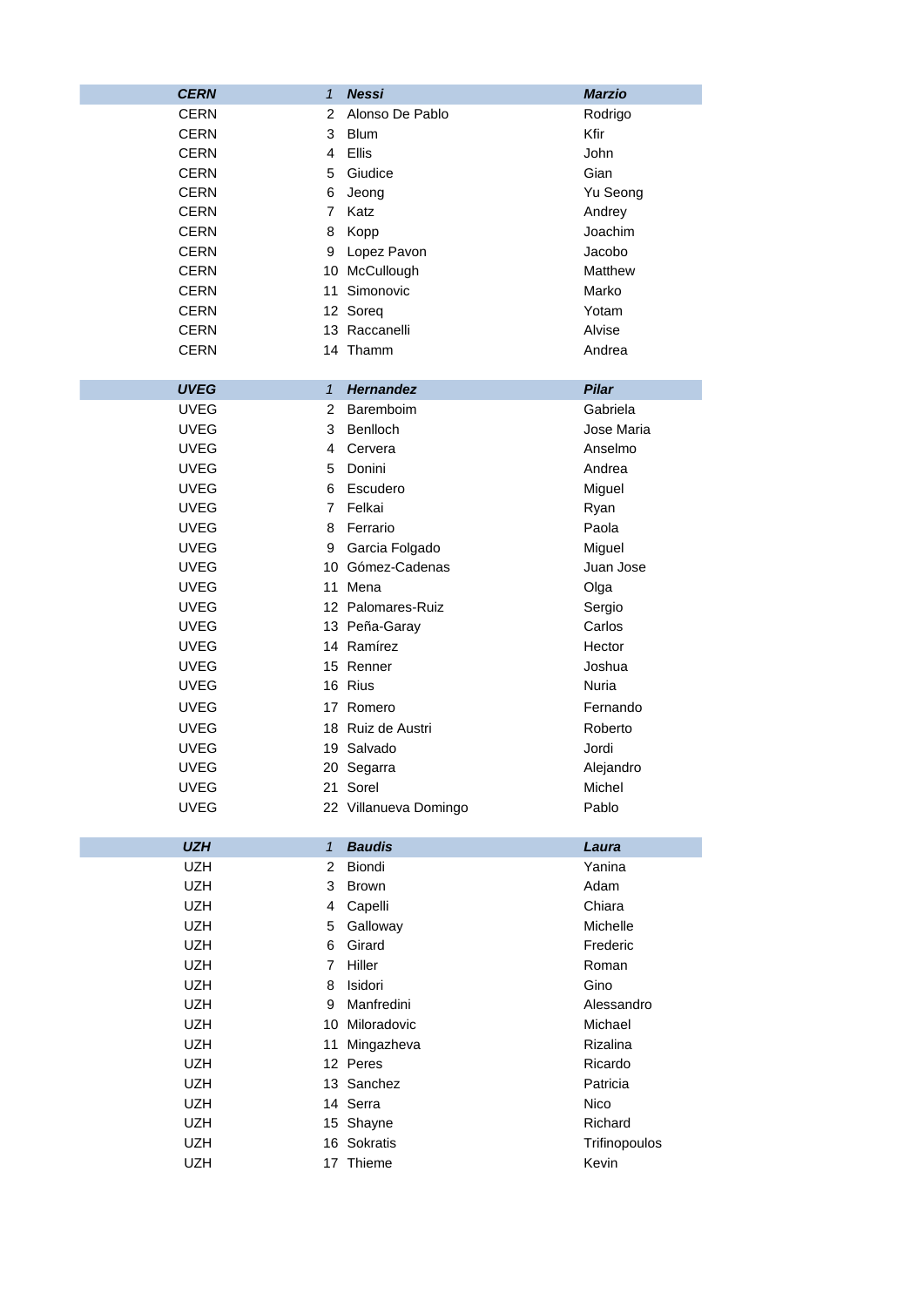| <b>INFN</b> | 1              | <b>Rigolin</b>         | <b>Stefano</b> |
|-------------|----------------|------------------------|----------------|
| <b>INFN</b> | 2              | Barducci               | Daniele        |
| <b>INFN</b> | 4              | <b>Brofferio</b>       | Chiara         |
| <b>INFN</b> | 5              | Capelli                | Silvia         |
| <b>INFN</b> | 6              | Cremonesi              | Oliviero       |
| <b>INFN</b> | $\overline{7}$ | de Blas                | Jorge          |
| <b>INFN</b> | 8              | Guerrera               | Alfredo        |
| <b>INFN</b> | 8              | D'Eramo                | Francesco      |
| <b>INFN</b> | 9              | De Simone              | Andrea         |
| <b>INFN</b> |                | 10 Feruglio            | Ferruccio      |
| <b>INFN</b> | 11             | Maiani                 | Luciano        |
| <b>INFN</b> |                | 12 Mezzetto            | Mauro          |
| <b>INFN</b> |                | 13 Paradisi            | Paride         |
| <b>INFN</b> |                | 14 Passera             | Massimo        |
| <b>INFN</b> |                | 15 Pavan               | Maura          |
| <b>INFN</b> |                | 16 Penedo              | Joao Tiago     |
| <b>INFN</b> |                | 17 Petcov              | Serguey        |
| <b>INFN</b> |                | 18 Pietroni            | Massimo        |
| <b>INFN</b> |                | 19 Pobbe               | Eugenio        |
| <b>INFN</b> |                | 20 Romanino            | Andrea         |
| <b>INFN</b> |                | 21 Senjanovich         | Goran          |
| <b>INFN</b> |                | 22 Smith               | Kai            |
| <b>INFN</b> |                | 23 Ullio               | Piero          |
| <b>INFN</b> |                | 24 Vignaroli           | Natascia       |
| <b>INFN</b> |                | 25 Ubaldi              | Lorenzo        |
| <b>INFN</b> |                | 26 Urbano              | Alfredo        |
|             |                |                        |                |
| <b>UB</b>   | $\mathbf{1}$   | <b>Gonzalez Garcia</b> | Concha         |
| UB          | 2              | Esteban Muñóz          | Iván           |
| UB          | 3              | Salvado Serra          | Jordi          |
|             |                |                        |                |
| <b>UGOE</b> | $\mathbf{1}$   | Covi                   | Laura          |
| <b>UGOE</b> | 2              | <b>Baldes</b>          | lason          |
| <b>UGOE</b> | 3              | <b>Binder</b>          | Tobias         |
| <b>UGOE</b> | 4              | <b>Buchmueller</b>     | Wilfried       |
| <b>UGOE</b> | 5              | Dentler                | Mona           |
| <b>UGOE</b> | 6              | Gustafsson             | Michael        |
| <b>UGOE</b> | 7              | Konstantin             | Thomas         |
| <b>UGOE</b> | 8              | Lentz                  | Erik           |
| <b>UGOE</b> | 9              | Marsh                  | David J. E.    |
| <b>UGOE</b> | 10             | Mehta                  | Viraf          |
| <b>UGOE</b> | 11             | Michaels               | Lisa           |
| <b>UGOE</b> |                | 12 Niemeyer            | Jens           |
| <b>UGOE</b> |                | 13 Ringwald            | Andreas        |
| <b>UGOE</b> |                | 14 Saviano             | Ninetta        |
| <b>UGOE</b> |                | 15 Schmidt-Hoberg      | Kai            |
| <b>UGOE</b> |                | 16 Schwabe             | <b>Bodo</b>    |
| <b>UGOE</b> |                | 17 Servant             | Geraldine      |
| <b>UGOE</b> |                | 18 Veltmaat            | Jan            |
| <b>UGOE</b> |                | 19 Von Harling         | Benedict       |
| <b>UGOE</b> |                | 20 Xiao-Ping           | Wang           |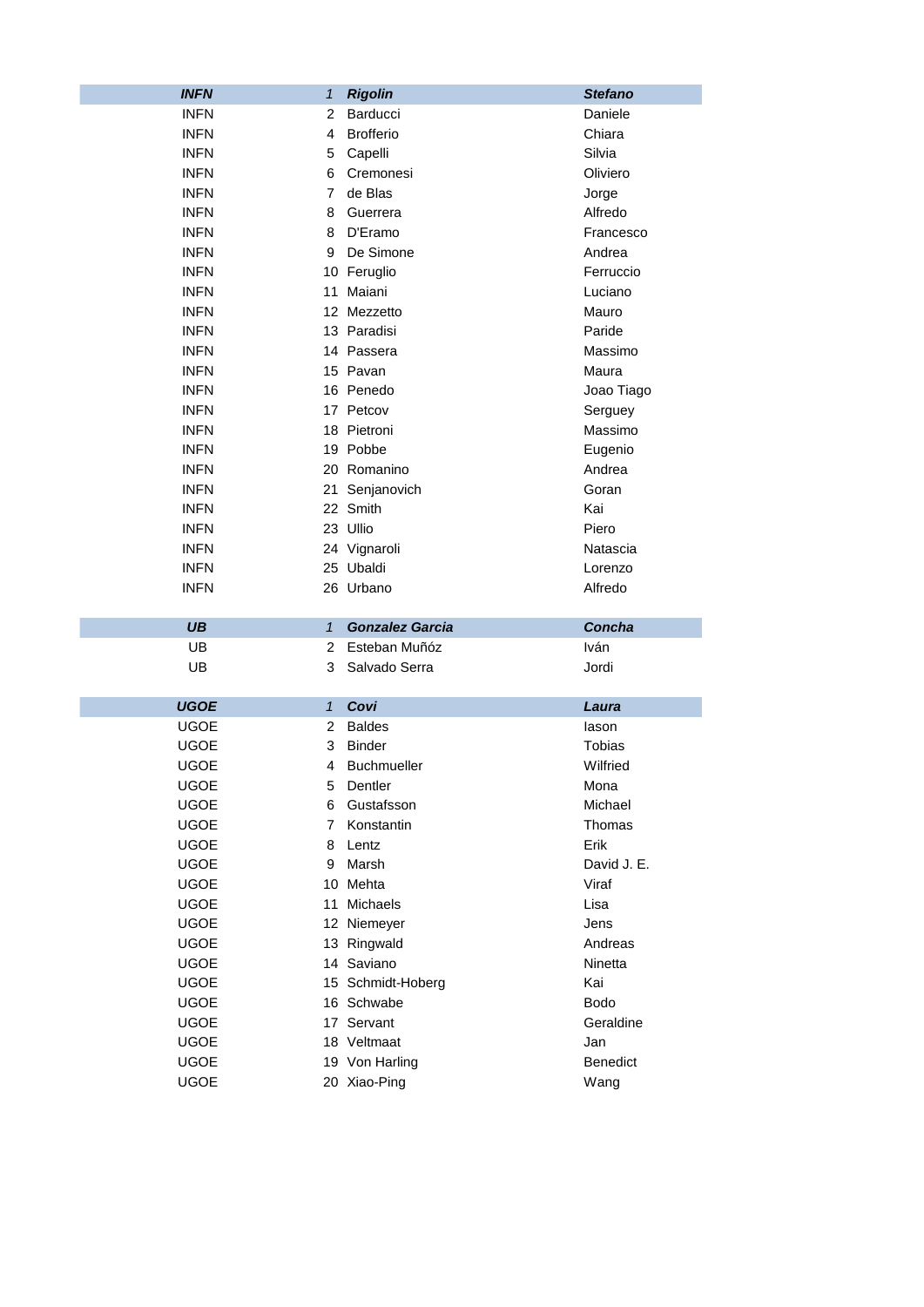| <b>SOTON</b> | $\mathbf{1}$   | <b>King</b>             | <b>Steve</b>   |
|--------------|----------------|-------------------------|----------------|
| <b>SOTON</b> | 2              | Belyaev                 | Alexander      |
| <b>SOTON</b> | 3              | di Bari                 | Pasquale       |
| <b>SOTON</b> | 4              | Farrag                  | Kareem         |
| <b>SOTON</b> | 5              | Flynn                   | Jonathan       |
| <b>SOTON</b> | 6              | Forster                 | Adam           |
| <b>SOTON</b> | $\overline{7}$ | Guelpers                | Vera           |
| <b>SOTON</b> | 8              | Jüttner                 | Andreas        |
| <b>SOTON</b> | 9              | Lee                     | Huchan         |
| <b>SOTON</b> |                | 10 Lizarazo             | Edwin          |
| <b>SOTON</b> | 11             | Molina Sedgwick         | Susana         |
| <b>SOTON</b> |                | 12 Moretti              | Stefano        |
| <b>SOTON</b> |                | 13 Rome                 | Samanta        |
| <b>SOTON</b> |                | 14 Rowley               | Sam            |
| <b>SOTON</b> |                | 15 Sachrajda            | Christopher    |
| <b>SOTON</b> |                | 16 Schaefers            | <b>Patrick</b> |
| <b>SOTON</b> |                | 17 Skenderis            | Kostas         |
| <b>SOTON</b> |                | 18 Taylor M.M.          | Marika         |
| <b>SOTON</b> |                | 19 Zhou                 | Ye-Ling        |
|              |                |                         |                |
| <b>UHEI</b>  | $\mathbf{1}$   | <b>Jaeckel</b>          | <b>Joerg</b>   |
| <b>UHEI</b>  | $\overline{2}$ | <b>Biekoetter</b>       | Anke           |
| <b>UHEI</b>  | 3              | <b>Brivio</b>           | <b>Ilaria</b>  |
| <b>UHEI</b>  | 4              | Chatrchyan              | Aleksandr      |
| <b>UHEI</b>  | 5              | Guillem Domenech        | Guillem        |
| <b>UHEI</b>  | 6              | Gastaldo                | Loredana       |
| <b>UHEI</b>  | 7              | Gonzalo                 | Alonso         |
|              |                | Foldenauer              | Patrick        |
| <b>UHEI</b>  | 8              |                         |                |
| UHEI         | 9              | Schenk                  | Sebastian      |
|              |                | 10 Soler                | Pablo          |
| <b>UHEI</b>  |                | 11 Westhoff             | Susanne        |
|              |                |                         |                |
| <b>CSIC</b>  | $\mathbf{1}$   | <b>Mena</b><br>Benlloch | Olga           |
| <b>CSIC</b>  | 2              |                         | Jose           |
| <b>CSIC</b>  | 3              | Cervera                 | Anselmo        |
| CSIC         | 4              | De Romeri               | Valentina      |
| <b>CSIC</b>  | 5              | Donini                  | Andrea         |
| CSIC         | 6              | Fernandez Menendez      | Pablo          |
| <b>CSIC</b>  | $\overline{7}$ | Gariazzo                | Stefano        |
| CSIC         | 8              | Gomez-Cadenas           | Juan José      |
| <b>CSIC</b>  | 9              | Laing                   | Andrew         |
| <b>CSIC</b>  |                | 10 Maltoni              | Michele        |
| <b>CSIC</b>  |                | 11 Palmeiro             | <b>Brais</b>   |
| <b>CSIC</b>  |                | 12 Palomares-Ruiz.      | Sergio         |
| <b>CSIC</b>  |                | 13 Peña-Garay           | Carlos         |
| <b>CSIC</b>  |                | 14 Ruiz de Austri       | Roberto        |
| <b>CSIC</b>  |                | 15 Sorel                | Michel         |
| <b>CSIC</b>  |                | 16 Ternes               | Christoph      |

## **InvisiblesPlus Partner organizations**

| <b>Partner Organization</b> |   | <b>Surname</b> | <b>Name</b>    |
|-----------------------------|---|----------------|----------------|
| <b>TOKYO</b>                |   | Kajita         | <b>Takaaki</b> |
| <b>TOKYO</b>                | 2 | <b>Barrie</b>  | Neil David     |
| <b>TOKYO</b>                | 3 | Matsumoto      | Shigeki        |
| <b>TOKYO</b>                | 4 | Murayama       | Hitoshi        |
| <b>TOKYO</b>                | 5 | Okumura        | Kimihiro       |
| <b>TOKYO</b>                | 6 | Ooguri         | Hirosi         |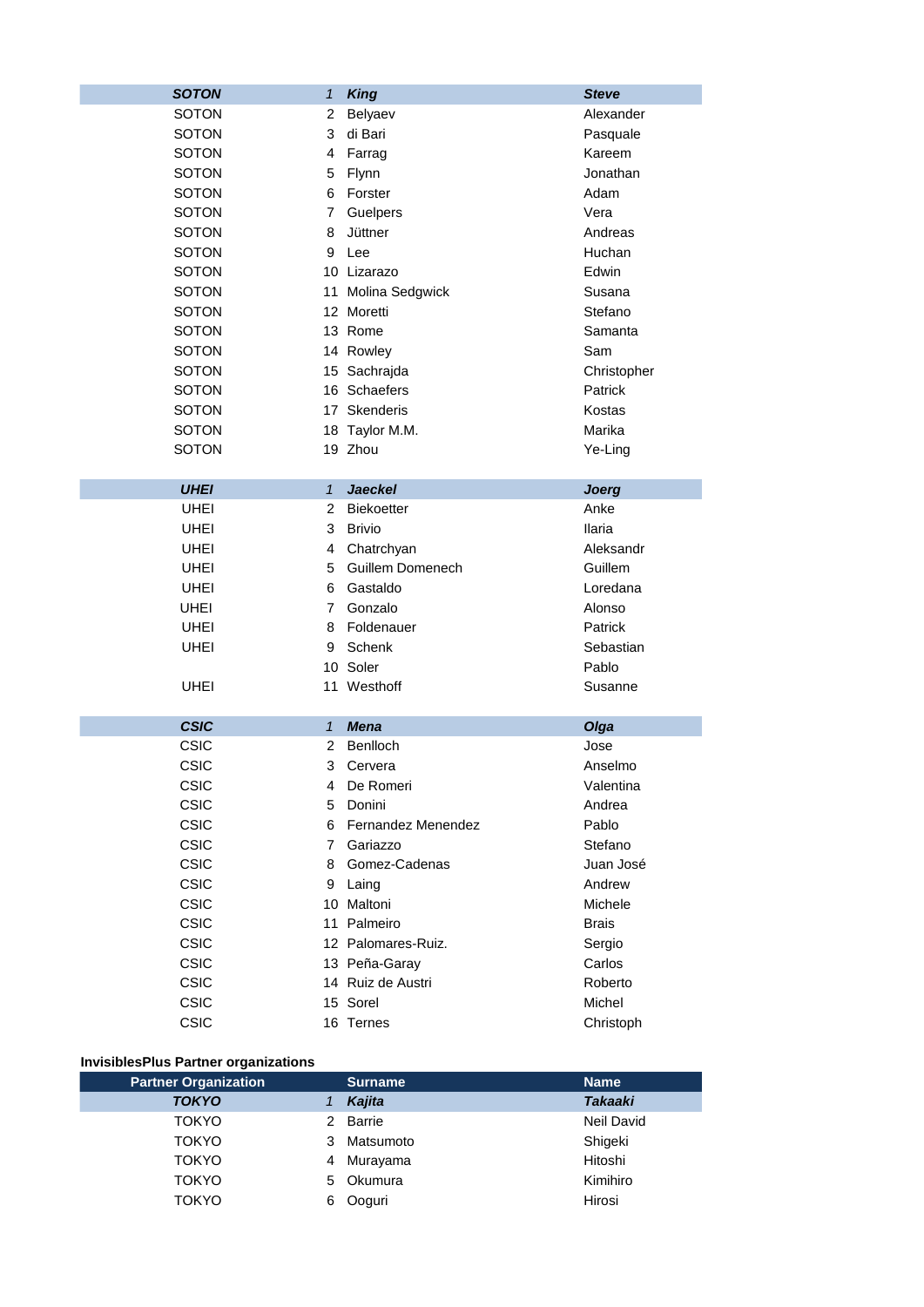| TOKYO |  |
|-------|--|
| TOKYO |  |
| TOKYO |  |

7 Suzuki Motoo

9 Vagins Mark

8 Takada Masahiro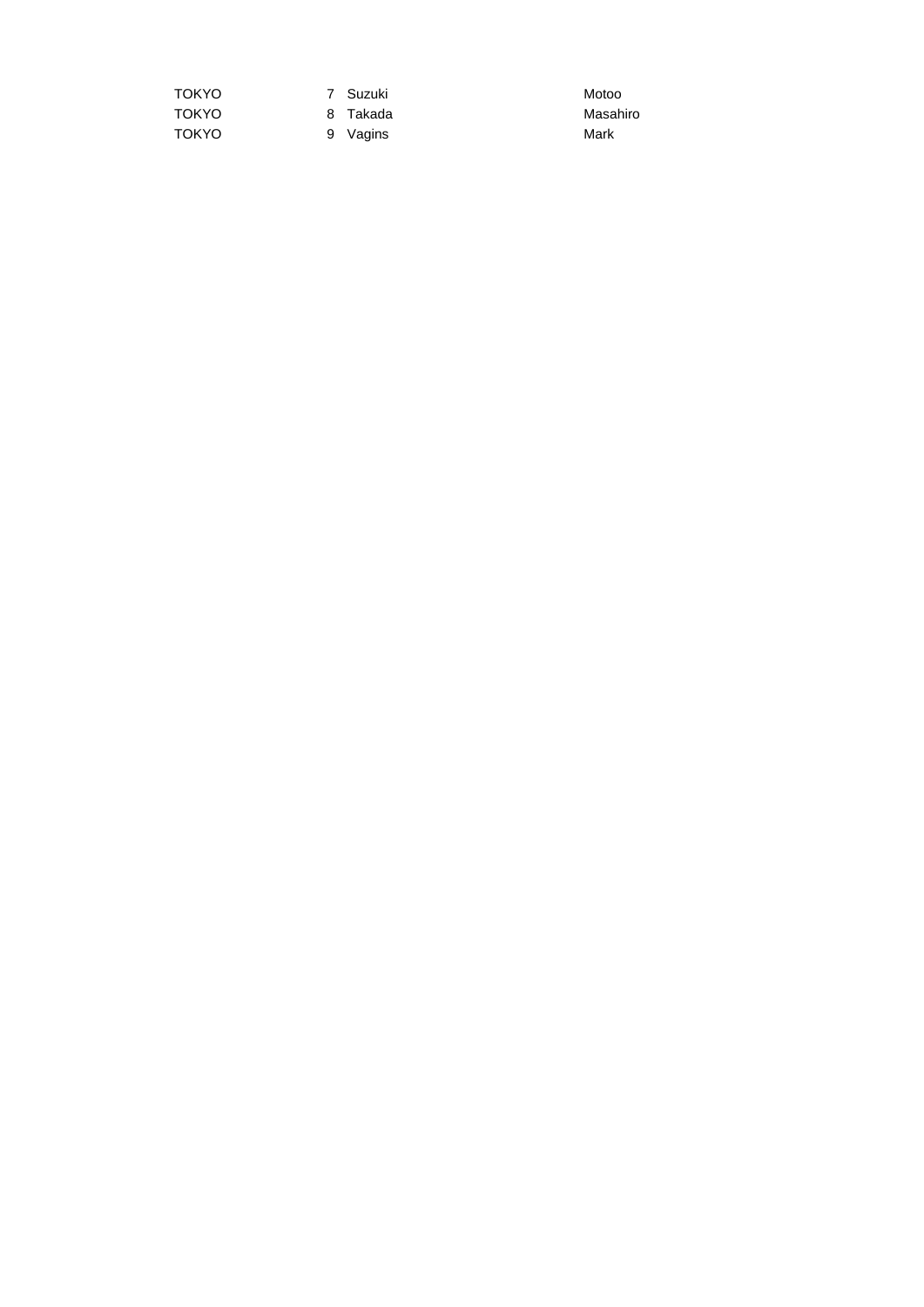| <b>KIAS</b>     | $\mathbf{1}$   | <b>Chun</b>        | <b>Eung Jin</b> |
|-----------------|----------------|--------------------|-----------------|
| <b>KIAS</b>     | 2              | Evans              | Jason           |
| <b>KIAS</b>     | 3              | Κo                 | Pyungwon        |
| <b>KIAS</b>     | 4              | Munir              | Shoaib          |
| <b>KIAS</b>     | 5              | Seokhoon           | Yoon            |
|                 |                |                    |                 |
| UC              | $\mathbf{1}$   | <b>Aprile</b>      | Elena           |
| UC              | $\overline{2}$ | Gao                | Fei             |
| UC              | 3              | Howlett            | Joseph          |
| UC              | 4              | Lhui               | Lam             |
| UC              | 5              | Lin                | Qing            |
| UC              | 6              | Plante             | Guillaume       |
| UC              | 7              | Zhang              | Yun             |
| UC              | 8              | Zhu                | Tianyu          |
|                 |                |                    |                 |
| <b>FERMILAB</b> | $\mathbf{1}$   | Parke              | <b>Stephen</b>  |
| <b>FERMILAB</b> | $\overline{2}$ | Betancourt         | Minerba         |
| <b>FERMILAB</b> | 3              | <b>Brice</b>       | <b>Steve</b>    |
| <b>FERMILAB</b> | 4              | Castillo Fernandez | Raquel          |
| <b>FERMILAB</b> | 5              | Cavanna            | Flavio          |
| <b>FERMILAB</b> | 6              | Chou               | Aaron           |
| <b>FERMILAB</b> | $\overline{7}$ | Crisler            | Michael         |
| <b>FERMILAB</b> | 8              | Dobrescu           | Bogdan          |
| <b>FERMILAB</b> | 9              | Flemming           | <b>Bonnie</b>   |
| <b>FERMILAB</b> |                | 10 Fox             | Patrick         |
| <b>FERMILAB</b> |                | 11 Harnik          | Roni            |
| <b>FERMILAB</b> |                | 12 Hooper          | Dan             |
| <b>FERMILAB</b> |                | 13 Harris          | Debbie          |
| <b>FERMILAB</b> |                | 14 Hooper          | Dan             |
| <b>FERMILAB</b> |                | 15 Junk            | Tom             |
| <b>FERMILAB</b> |                | 16 Kelly           | Kevin           |
| <b>FERMILAB</b> |                | 17 Krnjaic         | Gordon          |
| <b>FERMILAB</b> |                | 18 Machado         | Pedro           |
| <b>FERMILAB</b> |                | 19 Martines-Soler  | Ivan            |
| <b>FERMILAB</b> |                | 20 Matera          | Keith           |
| <b>FERMILAB</b> |                | 21 Palamara        | Ornella         |
| <b>FERMILAB</b> |                | 22 Paley           | Jon             |
| <b>FERMILAB</b> |                | 23 Perez           | Yuber           |
| <b>FERMILAB</b> |                | 24 Polly           | Chris           |
| <b>FERMILAB</b> |                | 25 Raaf            | Jen             |
| <b>FERMILAB</b> |                | 26 Rocco           | Noemi           |
| <b>FERMILAB</b> |                | 27 Schukraft       | Anne            |
| <b>FERMILAB</b> |                | 28 Shanahan        | Peter           |
| <b>FERMILAB</b> |                | 29 Soares-Santos   | Marcelle        |
| <b>FERMILAB</b> |                | 30 Sonnenschein    | Andrew          |
| FERMILAB        |                | 31 Suter           | Louise          |
| <b>FERMILAB</b> |                | 32 Toups           | Matt            |
| <b>FERMILAB</b> |                | 33 Turner          | Jessica         |
| <b>FERMILAB</b> |                | 34 Wilson          | Peter           |
| <b>FERMILAB</b> |                | 35 Yang            | Tingjun         |
| <b>FERMILAB</b> |                | 36 Zeller          | Sam             |
| <b>FERMILAB</b> |                | 37 Zhang           | Yuanyuan        |
| <b>FERMILAB</b> |                | 38 Zhang           | Xining          |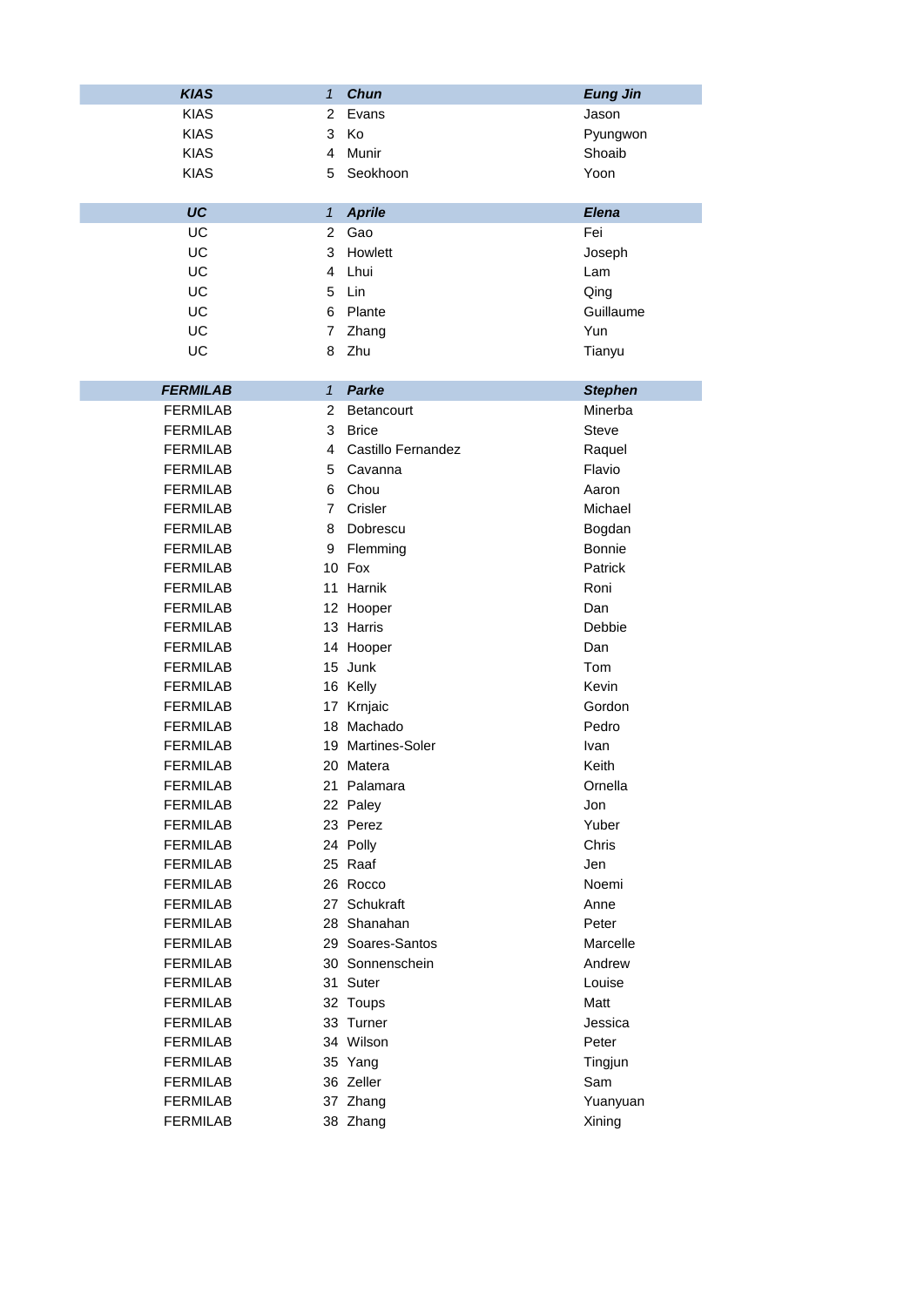| <b>IHEP</b> | 1                    | Cao     | Jun          |
|-------------|----------------------|---------|--------------|
| <b>IHEP</b> | $\overline{2}$       | Li      | Yufeng       |
| <b>IHEP</b> | 3                    | Wen     | Liangjian    |
| <b>IHEP</b> | $\overline{4}$       | Zhou    | Shun         |
|             |                      |         |              |
| UW          | 1                    | Kaplan  | <b>David</b> |
| <b>UW</b>   |                      | 2 Elor  | Gilly        |
| <b>UW</b>   |                      | 3 Zhou  | Dake         |
| <b>UW</b>   | 4                    | Xiao    | Huangyu      |
|             |                      |         |              |
| <b>UCR</b>  | 1                    | Gracia  | Jose         |
| <b>UCR</b>  | $\mathbf{2}^{\circ}$ | Araya   | Miguel       |
| <b>UCR</b>  | 3                    | Jenkins | Alejandro    |
| <b>UCR</b>  | 4                    | Várilly | Joseph       |
|             |                      |         |              |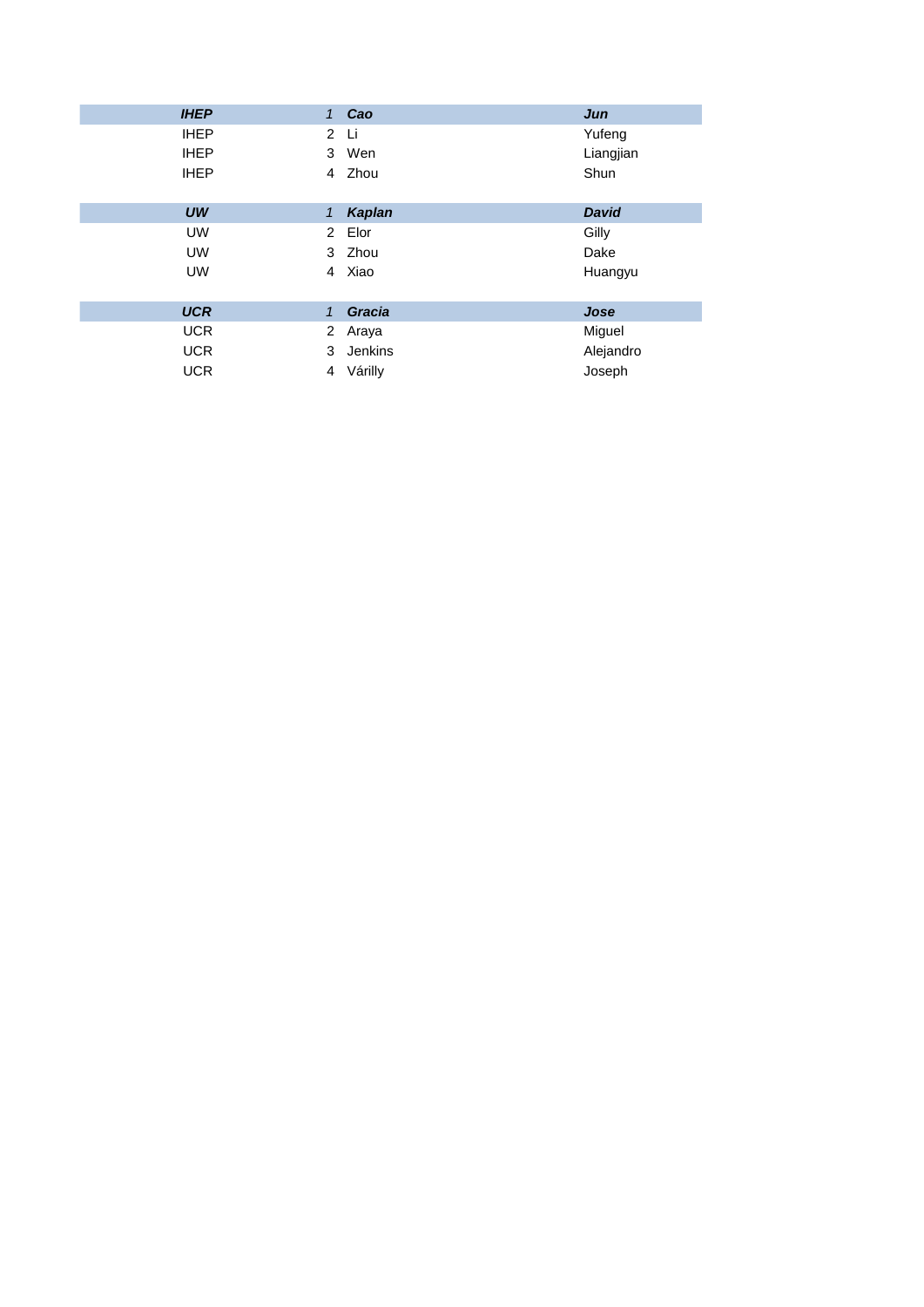| <b>USP</b> | $\mathbf{1}$   | <b>Zukanovich Funchal</b>  | <b>Renata</b>  |
|------------|----------------|----------------------------|----------------|
| <b>USP</b> | $\overline{2}$ | Arteaga                    | Martin         |
| <b>USP</b> | 3              | Bertuzzo                   | Enrico         |
| <b>USP</b> | 4              | <b>Burdman</b>             | Gustavo        |
| <b>USP</b> | 5              | Da Silva Almeida           | Eduardo        |
| <b>USP</b> | 6              | Eboli                      | Oscar          |
| <b>USP</b> | 7              | Figueiredo Severiano Alves | Gustavo        |
| <b>USP</b> | 8              | Freire Mota Albuquerque    | Ivonne         |
| <b>USP</b> | 9              | Leal                       | Luighi         |
|            |                |                            |                |
| <b>UAN</b> | $\mathbf{1}$   | <b>Bernal</b>              | <b>Nicolas</b> |
| <b>UAN</b> | 2              | <b>Beltran</b>             | Juan Pablo     |
| <b>UAN</b> | 3              | Delgado                    | Maritza        |
| <b>UAN</b> | 4              | Gutierrez                  | Rafael         |
| <b>UAN</b> | 5              | Moreno                     | Alexander      |
| <b>UAN</b> | 6              | Moreno                     | Deywis         |
| <b>UAN</b> | 7              | Navarro                    | Gabriela       |
| <b>UAN</b> | 8              | Rodriguez                  | Yeinzon        |
| <b>UAN</b> | 9              | Rodríguez                  | Yohani         |
| <b>UAN</b> |                | 10 Sandoval                | Carlos         |
|            |                |                            |                |
| ZC         | $\mathbf{1}$   | <b>Khalil</b>              | <b>Shaaban</b> |
| <b>ZC</b>  | 2              | Atlam                      | <b>Nabil</b>   |
| ZC         | 3              | Das                        | Biswaranjan    |
| <b>ZC</b>  | 4              | Kasem                      | Ammar          |
| <b>ZC</b>  | 5              | Ashry                      | Mustafa        |
|            |                |                            |                |
| <b>UD</b>  | $\mathbf{1}$   | <b>Choudhary</b>           | <b>Brajesh</b> |
| UD         | 2              | Choudhury                  | Debajyoti      |
| UD         | 3              | Singh                      | Prabhjot       |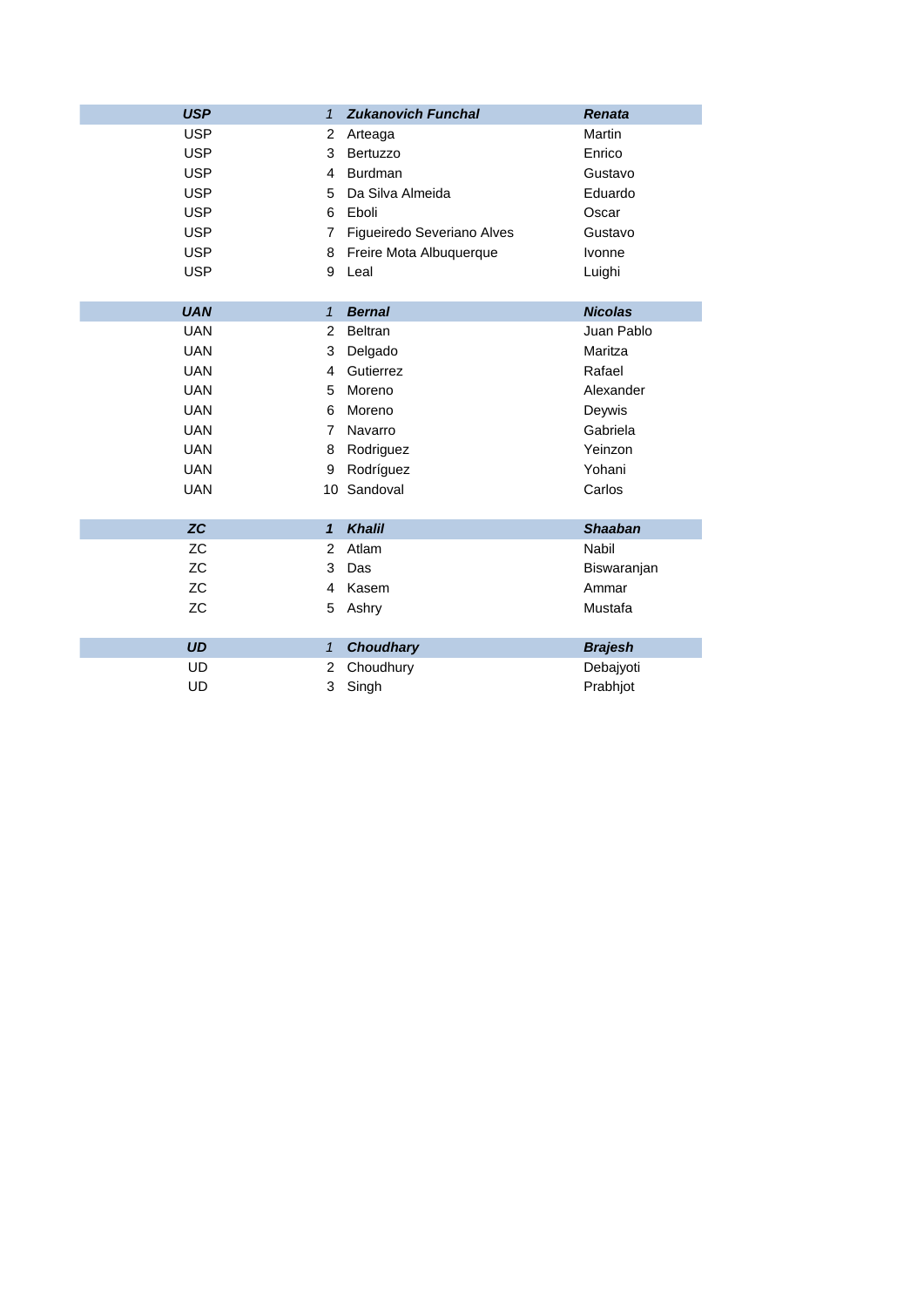| <b>HRI</b> | 1            | <b>Choubey</b>  | <b>Sandhya</b> |
|------------|--------------|-----------------|----------------|
| <b>HRI</b> | 2            | Dighe           | Amol           |
| <b>HRI</b> | 3            | Chakraborty     | Sovan          |
| <b>HRI</b> | 4            | Dasgupta        | <b>Basudeb</b> |
| <b>HRI</b> | 5            | Kumar           | Abhass         |
| <b>HRI</b> | 6            | Pramanik        | Dipyaman       |
| <b>HRI</b> | 7            | Roychoudhury    | Shouvik        |
| <b>HRI</b> | 8            | Raikwal         | Deepak         |
|            |              |                 |                |
| <b>IPM</b> | $\mathbf{1}$ | <b>Farzan</b>   | Yasaman        |
| <b>IPM</b> | 2            | Bakhti          | Pouya          |
| <b>IPM</b> | 3            | Hamedi          | Tahereh        |
| <b>IPM</b> | 4            | Neshatpour      | Siavash        |
| <b>IPM</b> | 5            | Rajaee          | Meshkat        |
| <b>IPM</b> | 6            | Vafaei Sadr     | Alireza        |
|            |              |                 |                |
| <b>LBL</b> | $\mathbf{1}$ | <b>Gaillard</b> | <b>Mary K</b>  |
| <b>LBL</b> | 2            | <b>Bauer</b>    | Christian      |
| <b>LBL</b> | 3            | Benato          | Giovanni       |
| <b>LBL</b> | 4            | Hall            | Larry          |
| LBL.       | 5            | Kolomensky      | Yury           |
| <b>LBL</b> | 6            | Ligeti          | Zoltan         |
| <b>LBL</b> | 7            | Nomura          | Yasunori's     |
| LBL        | 8            | Zurek           | Kathryn        |
|            |              |                 |                |

| <b>InvisiblesPlus Friends</b> |                |                |                 |
|-------------------------------|----------------|----------------|-----------------|
| <b>Organization</b>           |                | <b>Surname</b> | <b>Name</b>     |
| <b>NICPB</b>                  | 1              | Raidal         | <b>Martii</b>   |
| <b>NICPB</b>                  | 2              | Gabrielli      | Emidio          |
| <b>NICPB</b>                  | 3              | Hektor         | Andi            |
| <b>NICPB</b>                  | $\overline{4}$ | Kadastik       | Mario           |
| <b>NICPB</b>                  | 5              | Strumia        | Alessandro      |
|                               |                |                |                 |
| <b>DUKE</b>                   | 1 <sup>1</sup> | <b>Walter</b>  | <b>Chris</b>    |
| <b>DUKE</b>                   | $\overline{2}$ | Scholberg      | Kate            |
| <b>DUKE</b>                   | 3              | Walter         | Chris           |
|                               |                |                |                 |
| <b>ED</b>                     | $\mathbf{1}$   | <b>Murphy</b>  | <b>Alex</b>     |
| <b>ED</b>                     | $\overline{2}$ | Dobson         | James           |
|                               |                |                |                 |
| <b>UCLA</b>                   | 1              | Gelmini        | <b>Graciela</b> |
|                               |                |                |                 |
| <b>UCI</b>                    | 1              | <b>Chen</b>    | Mu-Chun         |
|                               |                |                |                 |
| <b>CAB</b>                    | $\mathbf{1}$   | <b>Roulet</b>  | <b>Esteban</b>  |
| CAB                           | $\overline{2}$ | Da Rold        | Leandro         |
|                               |                |                |                 |
| <b>TMU</b>                    | $\mathbf{1}$   | Yasuda         | <b>Osamu</b>    |
| <b>TMU</b>                    | 2              | Kitazawa       | Noriaki         |
|                               |                |                |                 |
| <b>ULB</b>                    | $\mathbf{1}$   | Hambye         | <b>Thomas</b>   |
| <b>ULB</b>                    | $\overline{2}$ | Frere          | Jean-Marie      |
| <b>ULB</b>                    | 3              | Tinyakov       | Peter           |
| <b>ULB</b>                    | 4              | Tytgat         | Michel          |
|                               |                |                |                 |
| <b>ASU</b>                    | 1              | Lunardini      | <b>Cecilia</b>  |